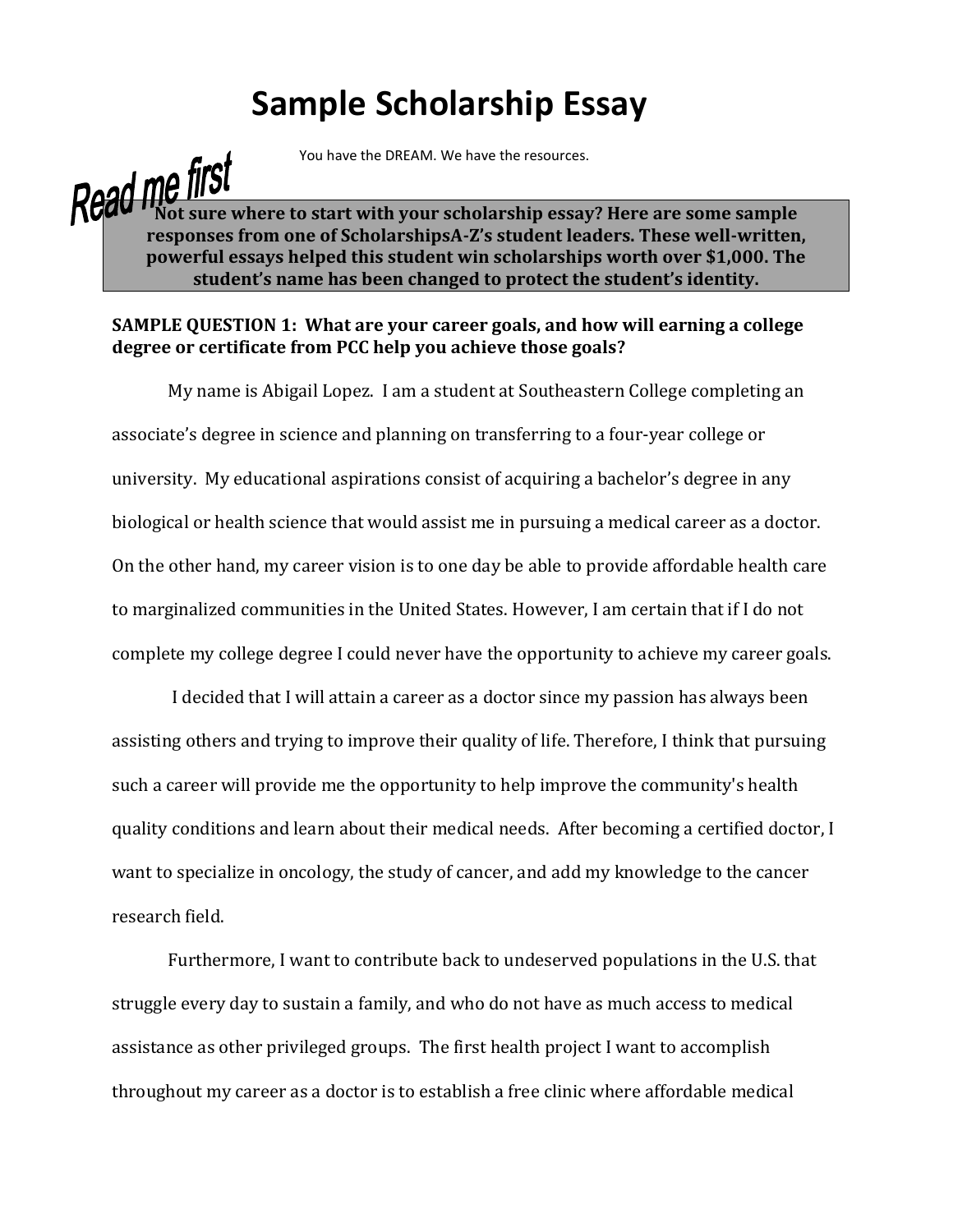assistance can be provided regardless of the patient's immigration status. The diverse health services would include free doctor consultations, low-price or free medication, and nutritional classes to prevent the presence of diabetes or heart disease. I also intend to provide an interpreter for patients in case they do not speak English and establish a financial assistance program to help patients who are not able to pay for any type of surgery that needs to be performed.

The second biggest career goal that I want to accomplish is to establish a non-profit organization where I can create internships for medical school students around the U.S., and allow them to travel to isolated communities around the world to provide free medical services. I also want to provide nutrition education to support these marginalized communities, especially indigenous groups from Latin American countries. This will help contribute to the physical development of kids and offer a solution to malnutrition.

I know that all of my goals will remain dreams if I do not complete my medical degree. Therefore, I am committed to working hard in school and looking for opportunities that could help me make my goals a reality.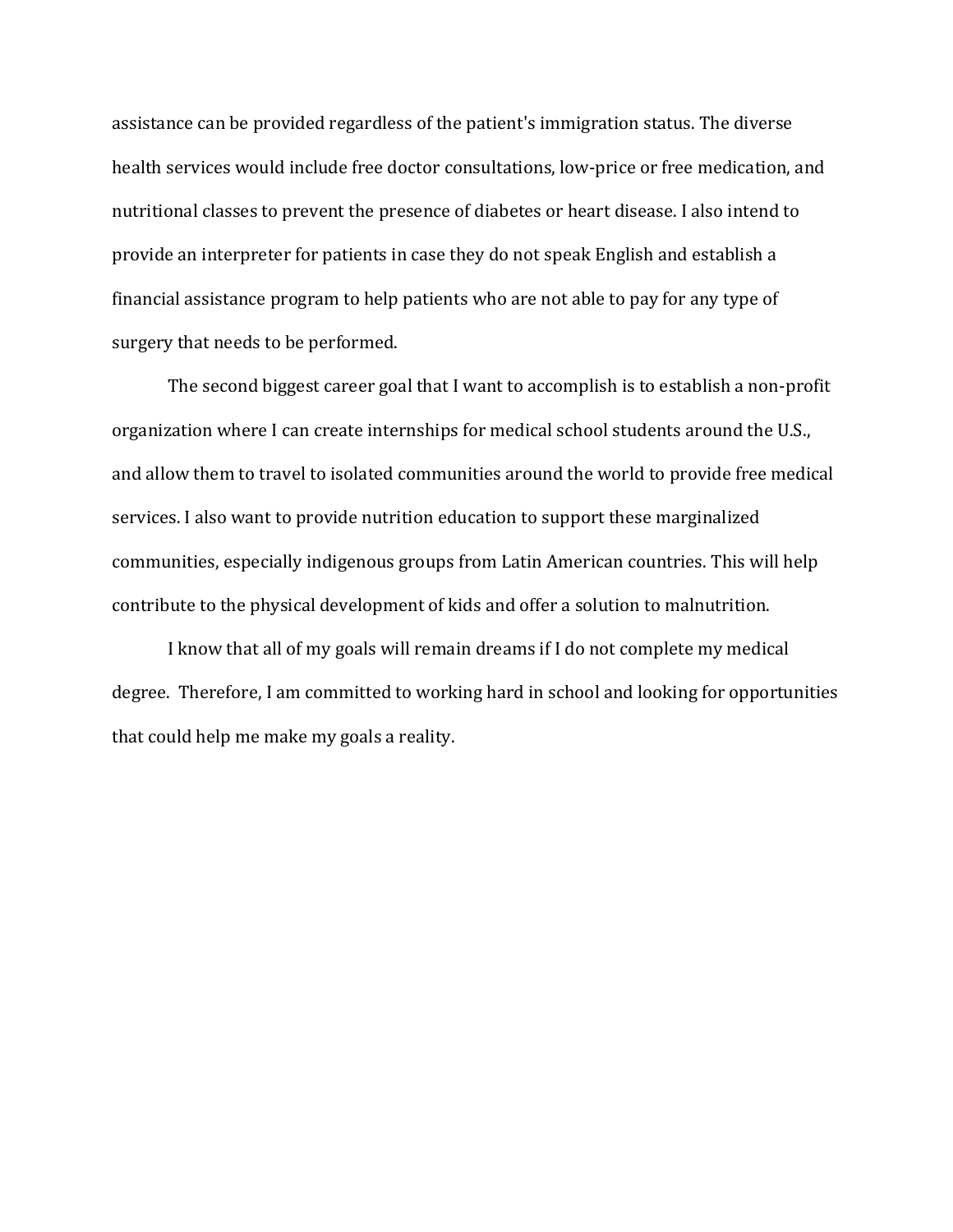## **SAMPLE QUESTION 2: What is the most challenging aspect of attending College for you? What you have done to overcome that challenge?**

After I graduated high school, I became certain that if I wanted to pursue a higher education I needed to be persistent and determined to achieve my career aspirations. However, I would not be at this level in my education without my mom's support. Without having my father's emotional and economical assistance, she has learned how to provide me with a decent quality of life. She works as a hair stylist in my hometown, but she knows the money she earns is not enough to pay for my medical career. As a result, I search for scholarships and job opportunities that could contribute to the achievement of my college education and help pay for basic needs in our home.

I also believe that being an immigrant made my decision of attending to college more challenging. I immigrated to the U.S. from Mexico when I was sixteen years old. Luckily I spoke English, but my mom and I did not really understand how the school system worked. Therefore, when senior year of high school arrived I did not really understand the process of attending college. I did not know that I had to talk to a school advisor about attaining a college education or find scholarships to pay for school. I had no knowledge of the types of tests that I had to take like the SATs, ACTs, or even college assessment exams. However, after researching this information online and meeting with college advisors, my mom and I have learned all of these strategies that help students accomplish a higher education.

One of the first things that I have done in order to overcome the challenge of being a low-income student has been looking for a job. As I mentioned before my mom works as a hair stylist, but in order for her to maintain our house and pay the bills, she also cleaned houses for elderly people in our community. Since she worked so much in both jobs, I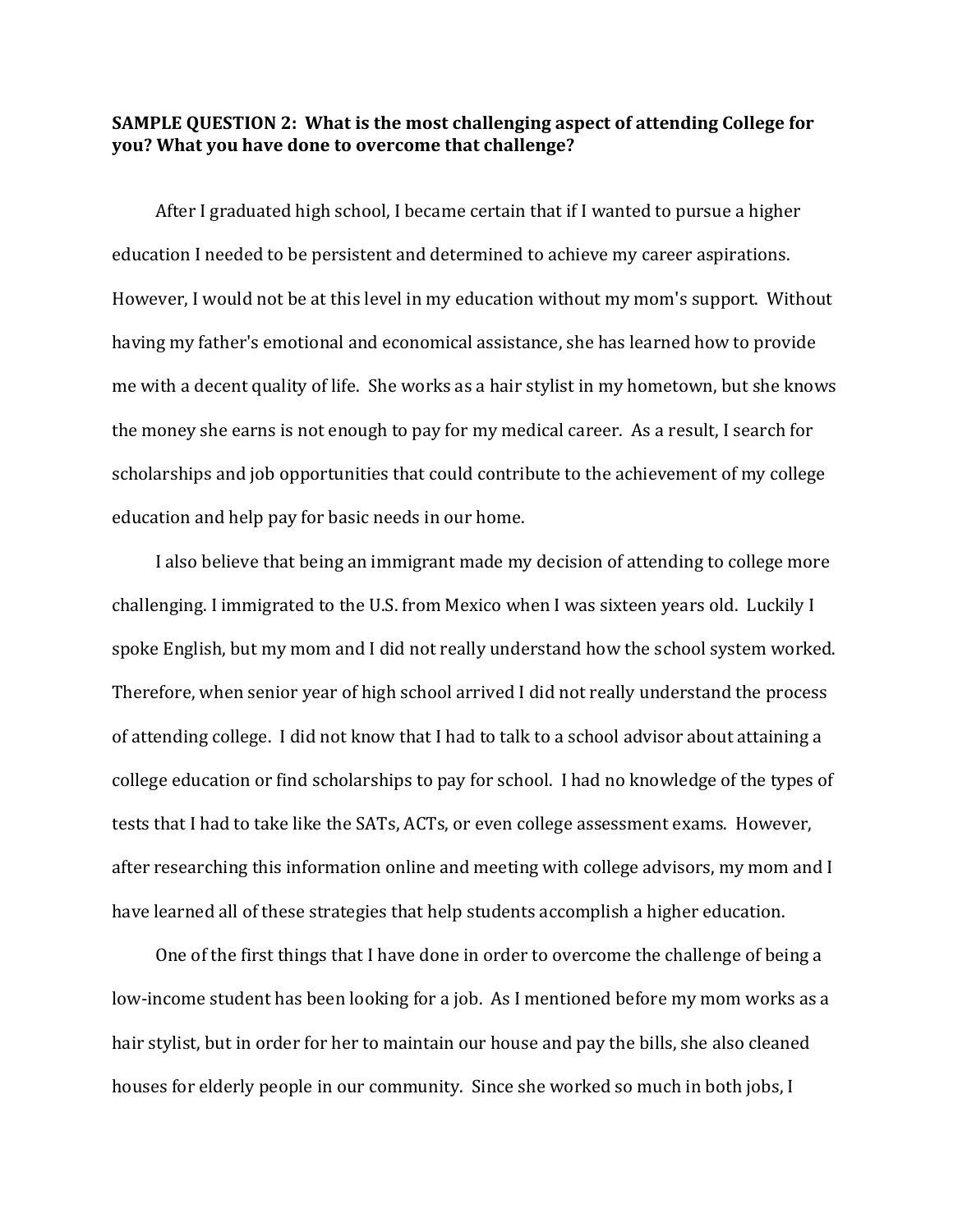thought that my mom was overwhelming herself, so I decided to help her run the cleaning business in June 2008. In order to help my mom focus on her hair-styling business, I later took over the cleaning business in November 2008, and still manage it today. Currently, I clean houses for various families and usually work between three to ten hours per week, which is a flexible schedule that allows me to be a full-time college student. In addition, I help cover my family's basic expenses by babysitting and tutoring other college students in math or chemistry.

While I am constantly trying to find more work and searching for scholarships that will help me pay for my education, I remain grateful to find opportunities like the one your foundation is providing to students. It makes me feel that I am not alone on the journey of accomplishing my educational goals.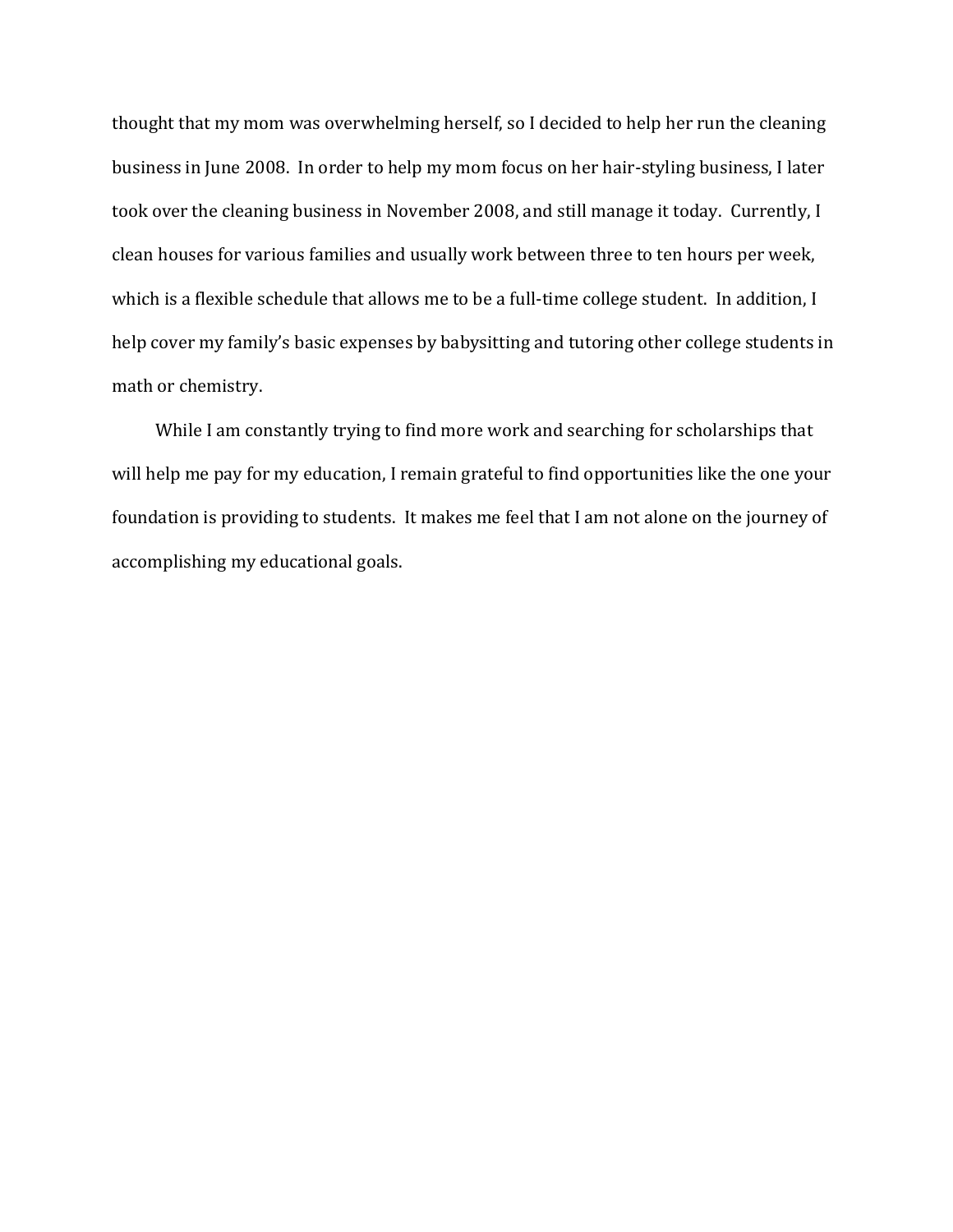**SAMPLE QUESTION 3: Why should you be selected for a scholarship? Please describe any academic achievements, community service activities, examples of leadership, or other personal characteristics that make you deserving of this scholarship?** 

I believe I deserve to be selected for one of your foundation's scholarships because as a hard working student I commit myself to effectively take advantage of the opportunity that the scholarships will provide me. Besides, I am a student that does not only persistently works hard academically, but also I constantly try to improve my own community's quality of life by doing volunteer work.

I believe education is the key to success, and I try to connect my passion for education with my desire of helping others. As a result, I decided to be part of the establishment of a non-profit organization named ScholarshipsA-Z, which provides college educational resources to parents, educators and students regardless of immigration status. Along with other college and university students and advisors, we decided to unite and create such organization in order to establish a more educated community about the steps needed to take in order to attain a higher education. As a board member of the organization, my responsibilities consist of planning and organizing educational discussions about immigration at conferences and high schools, doing research about scholarships for students regardless of immigration status, updating a scholarship list on the ScholarshipsA-Z website, and translating any ScholarshipsA-Z documents including a 60-page student resource guide. I believe that education should be a right not a privilege, and when I see that students are being denied the right of acquiring a college education, I feel the need to take action. Consequently, this is the major reason why I decided to be an